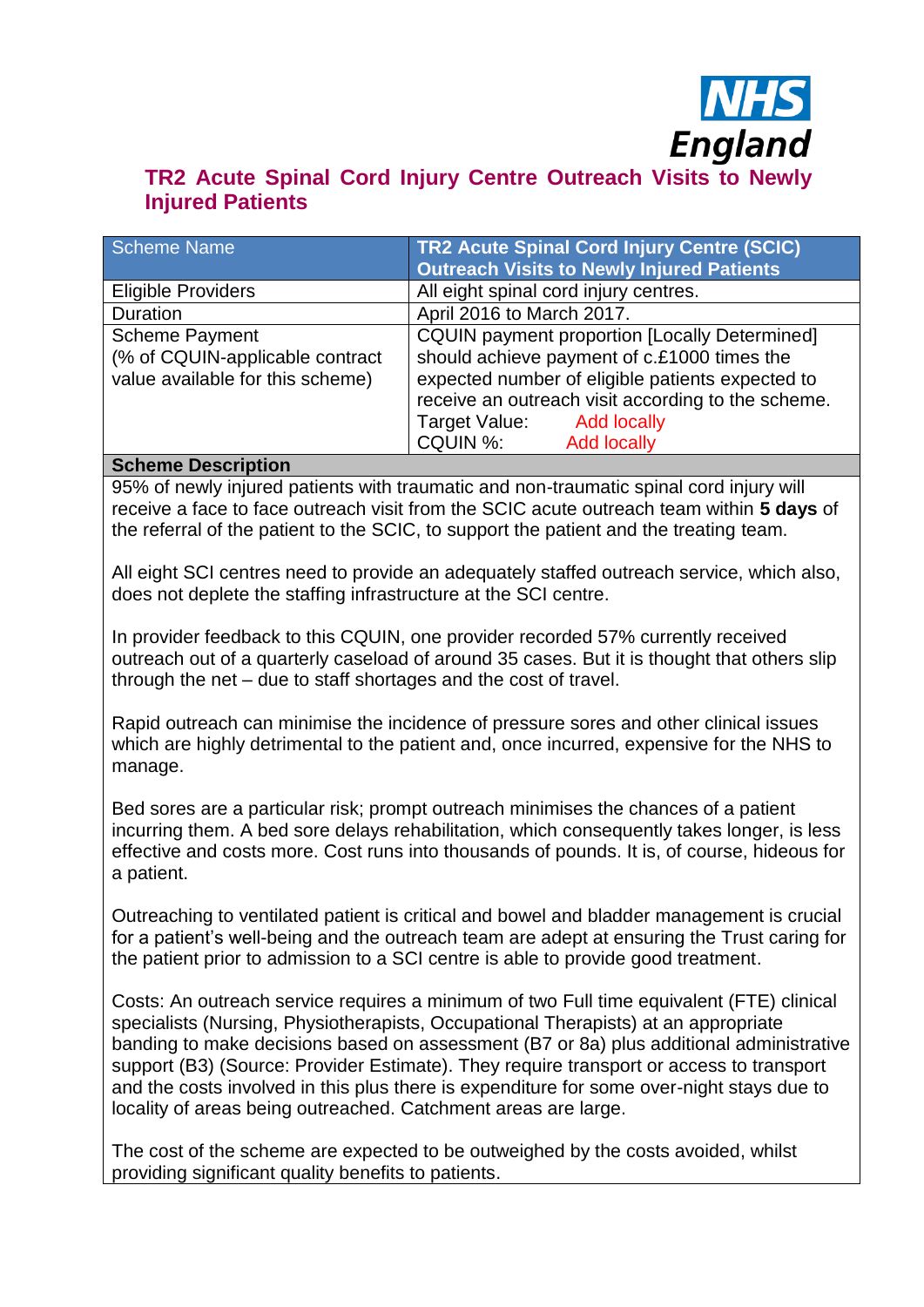

The target CQUIN payment should be £1000 times the expected number of eligible patients – i.e. the number expected to receive an outreach visit according to the scheme. This can be based on prior year data for spinal cord injury referrals.

## **Measures & Payment Triggers**

1. Increase in proportion of cases receiving outreach visits:

Numerator:

Newly injured patients referred to the SCIC who have received a face-to-face visit from the SCIC acute outreach team within 5 days of the referral of the patient to the SCIC.

Note: Each patient will be counted once only, even if more than one visit has occurred. What constitutes an "outreach visit" is well understood by the eight centres.

Denominator: Number of newly injured patients referred to the SCIC in the quarter.

### **Excluding:**

- Patients outside the scope of Specialised Spinal Cord Injury Services as defined in the Service Specification,
- Patients who were admitted to any SCIC within 7 days of the referral of the patient to the SCIC,
- Patients for whom another SCIC has agreed in writing to take the lead on outreach,
- $\blacksquare$  Patients who have died,
- Patients whose current location is outside the UK.
- 2. Payment conditional on providing data to allow robust comparison across providers

#### **Partial Achievement Rules**

For Trigger 1: Full payment with 95% compliance; 50% payment with 80% compliance. No payment without 100% compliance with Trigger 2 – i.e. full information flow.

#### **In Year Payment Phasing & Profiling**

Quarterly payment with end year reconciliation.

#### **Rationale for inclusion**

There is a national standard that all newly injured patients receive outreach care within five days of admission to hospital.

Timely outreach reduces the likelihood of expensive medical problems.

#### **Data Sources, Frequency and responsibility for collection and reporting**

The monitoring data will be taken from the National Spinal Cord Injury Database, which is set up to receive this data. However data is not open to commissioners. Hence providers must also supply summary information to commissioners.

The provider is required to enter the relevant data on a National SCI Database on a continuous basis. This fact must also be confirmed to the commissioner.